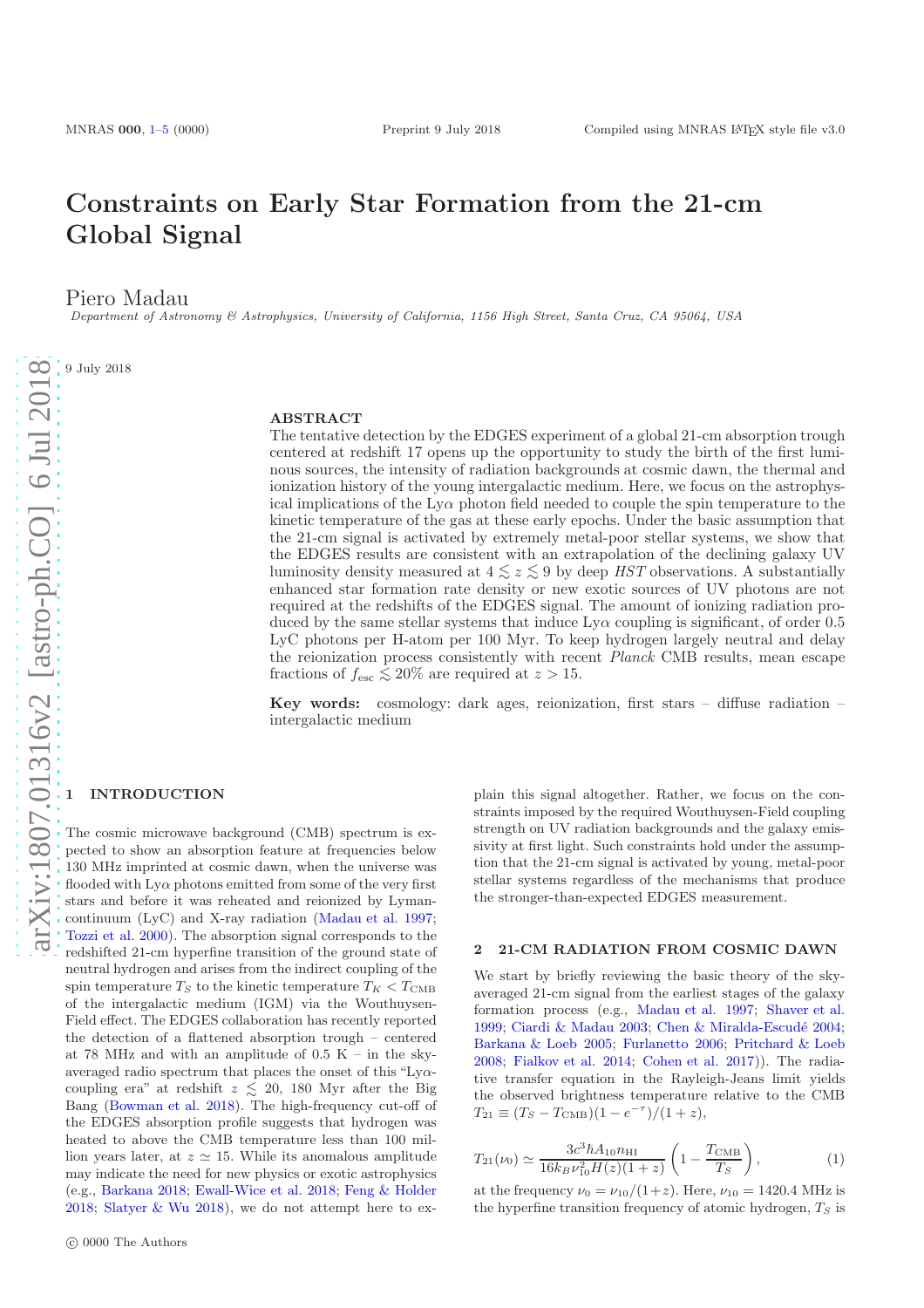## 2 P. Madau

the spin or excitation temperature,  $T_{\text{CMB}} = 2.725(1+z)$  K is the temperature of the CMB,  $A_{10} = 2.87 \times 10^{-15} \text{ s}^{-1}$  is the spontaneous coefficient for the transition,  $n_{\text{H I}}$  is the proper neutral hydrogen density, and  $H(z)$  is the Hubble parameter,  $H(z) \simeq H_0 \sqrt{\Omega_m} (1+z)^{3/2}$  at the redshifts of interest here. Plugging in numbers from the [Planck Collaboration et al.](#page-4-16) [\(2016a\)](#page-4-16) base  $\Lambda$ CDM cosmology ( $\Omega_m h^2 = 0.1417$ ,  $\Omega_b h^2 =$ 0.0223,  $h = 0.6774$ ,  $Y_p = 0.245$ ) gives

$$
T_{21}(\nu_0) \simeq 26.9 \text{ mK} \left(\frac{1+z}{10}\right)^{1/2} x_{\text{HI}} \left(1 - \frac{T_{\text{CMB}}}{T_S}\right),
$$
 (2)

where  $x_{\text{H}I}$  is the globally-averaged neutral fraction. The signal will appear in absorption if  $T_S < T_{\text{CMB}}$  and emission otherwise. At the mean gas densities and low temperatures corresponding to the absorption feature reported by the EDGES collaboration, spin-exchange collisions are ineffective, and only the resonant scattering of ambient  $Ly\alpha$ radiation can mix the hyperfine levels of the ground state and unlock the spin temperature from the CMB. Assuming steady-state, the fractional deviation of the spin temperature from the temperature of the CMB is given by [\(Field](#page-4-17) [1958](#page-4-17))

<span id="page-1-1"></span>
$$
1 - \frac{T_{\text{CMB}}}{T_S} = \frac{x_{\alpha}}{1 + x_{\alpha}} \left( 1 - \frac{T_{\text{CMB}}}{T_K} \right),\tag{3}
$$

where  $x_{\alpha}$  is the Ly $\alpha$  coupling coefficients. Neutral hydrogen is therefore visible against the CMB only if the gas kinetic temperature differs from the CMB temperature and  $x_{\alpha}$ 1.[1](#page-1-0)

### 3 Lyα COUPLING

The Wouthuysen-Field mechanism [\(Wouthuysen 1952](#page-4-18); [Field](#page-4-17) [1958](#page-4-17)) mixes the hyperfine levels of neutral hydrogen via the intermediate step of transitions to the  $2p$  state and is key to the detectability of a 21-cm signal from the epoch of first light. In the cosmological context, we are principally interested in "continuum" photons emitted by the first UV sources between the Ly $\alpha$  and Ly $\beta$  frequencies and redshifted into the Ly $\alpha$  resonance at  $\nu_{\alpha} = 2.47 \times 10^{15}$  Hz. The coupling coefficient can be written as

$$
x_{\alpha} = \frac{4\pi e^2 f_{\alpha} T_*}{27 A_{10} T_{\text{CMB}} m_e} S_{\alpha} n_{\alpha},\tag{4}
$$

where the factor  $4/27$  relates the  $1 \rightarrow 0$  de-excitation rate via Ly $\alpha$  mixing to the total Ly $\alpha$  scattering rate [\(Field 1958](#page-4-17)),  $T_* \equiv h_P v_{10}/k_B = 68.2$  mK,  $f_\alpha = 0.4162$  is the oscillator strength of the Ly $\alpha$  transition, and  $n_{\alpha}$  is the specific photon number density per unit proper volume at the  $Ly\alpha$  frequency

in the absence of scattering (in units of  $\text{cm}^{-3} \text{ Hz}^{-1}$ ). The correction factor  $S_{\alpha} \equiv \int d\nu n_{\nu} \phi_{\nu}/n_{\alpha}$ , where  $\phi_{\nu}$  is the line profile, accounts for spectral distorsions near the resonance (Chen & Miralda-Escudé 2004). The condition  $x_\alpha = 1$  is satisfied when

<span id="page-1-4"></span>
$$
n_{\alpha} = n_{\alpha}^{c} \equiv 4.2 \times 10^{-20} \text{cm}^{-3} \text{ Hz}^{-1} \left(\frac{1+z}{18}\right) S_{\alpha}^{-1}.
$$
 (5)

This "thermalization" photon density corresponds to

$$
(n_{\alpha}^{c} \nu_{\alpha}/n_{\rm H}) \simeq 0.1[18/(1+z)]^{2} S_{\alpha}^{-1}
$$
 (6)

 $Ly\alpha$  photons per hydrogen atom per unit logarithmic frequency interval. Once this value is excedeed, the Wouthuysen-Field effect turns on and drives  $T_S \rightarrow T_K$ . The strength of the Wouthuysen-Field coupling is weakened at low temperatures by atomic recoil, which leads to a distinct dip in the frequency distribution of photons near line center and pushes  $S_{\alpha}$  below unity (e.g., Chen & Miralda-Escudé 2004; [Hirata 2006](#page-4-19)). To a good approximation the suppression of the scattering rate can be written as [\(Chuzhoy & Shapiro 2006\)](#page-4-20)

$$
S_{\alpha} = \exp(-0.013 \tau_{\rm GP}^{1/3} / T_K^{2/3}),\tag{7}
$$

where  $\tau_{\rm GP} \equiv \pi e^2 f_\alpha n_{\rm HI} / (m_e H \nu_\alpha)$  is the Gunn-Peterson optical depth and  $T_K$  is in Kelvin. At redshift 17  $\tau_{\text{GP}}$  =  $1.59 \times 10^6$  and the gas temperature is expected to be about 6.9 K in the absence of astrophysical heating or non-standard cooling, so  $S_{\alpha} \simeq 0.66$ <sup>[2](#page-1-2)</sup>

In the neutral IGM prior to reionization, photons originally emitted between the Ly $\alpha$  and Ly $\beta$  frequencies will redshift directly into the  $Ly\alpha$  resonance, while those emitted at frequencies between  $Ly\gamma$  and the Lyman edge will redshift until they reach a Lyman-series resonance and excite a hydrogen atom into the *np* configuration  $(n \geq 4)$ . Because the gas is optically thick to  $Lyn$  transitions, the excited atom will decay back to 1s in a radiative cascade that ultimately terminates either in a  $L_y\alpha$  photon or in two  $2s \rightarrow 1s$  photons. Quantum selection rules and Einstein A coefficients determine the probability  $P_{np}$  for an H I atom in the *np* configuration to generate a Ly $\alpha$  photon,  $P_{np}$  =  $(1.000, 0.000, 0.261, 0.308, 0.326, ...)$  for  $n = (2, 3, 4, 5, 6, ...)$ [\(Hirata 2006](#page-4-19); [Pritchard & Furlanetto 2006\)](#page-4-21).

Let us now denote with  $\dot{n}_{\nu'}(z')$  the average number of photons emitted per unit comoving volume per unit proper time per unit frequency at redshift  $z'$  and frequency  $\nu'$  by the first generation of UV sources. The resulting photon proper number density at redshift z and frequency  $\nu_{\alpha}$  can then be approximated in the limit of large optical depths as a weighted sum over the Lyn levels [\(Barkana & Loeb 2005;](#page-4-11) [Hirata 2006](#page-4-19); [Pritchard & Furlanetto 2006](#page-4-21); [Meiksin 2010](#page-4-22))

<span id="page-1-3"></span>
$$
n_{\alpha}(z) = (1+z)^2 \sum_{n=2}^{\infty} P_{np} \int_{z}^{z_{\text{max}}(n)} dz' \frac{\dot{n}_{\nu'}(z')}{H(z')},
$$
 (8)

<span id="page-1-2"></span><sup>2</sup> The above discussion has neglected a second correction to the Wouthuysen-Field coupling, whereby spin-exchange scatterings cause the photon spectrum to relax not to  $T_K$  but to a temperature between  $T_K$  and  $T_S$  [\(Chuzhoy & Shapiro 2006;](#page-4-20) [Hirata](#page-4-19) [2006](#page-4-19)). This is a small effect, leading to a  $\lesssim$  10% reduction in the coefficient  $x_{\alpha}$  for  $T_K \gtrsim 4$  K.

<span id="page-1-0"></span><sup>&</sup>lt;sup>1</sup> In principle, values of  $x_{\alpha}$  < 1 may be sufficient to achieve a detectable absorption signal if the ratio between the radiation temperature and the gas temperature in Eq. [\(3\)](#page-1-1) is very large. In order to produce the best-fitting brightness temperature  $T_{21}$  = −500 mK observed at the center of the EDGES absorption trough with a coupling coefficient  $x_{\alpha} < 1$ , this ratio would have to be larger than 27, compared to the value  $T_{\text{CMB}}/T_K = 7$  expected in a standard gas and radiation temperatures history. We shall not consider this extreme possibility further in this paper.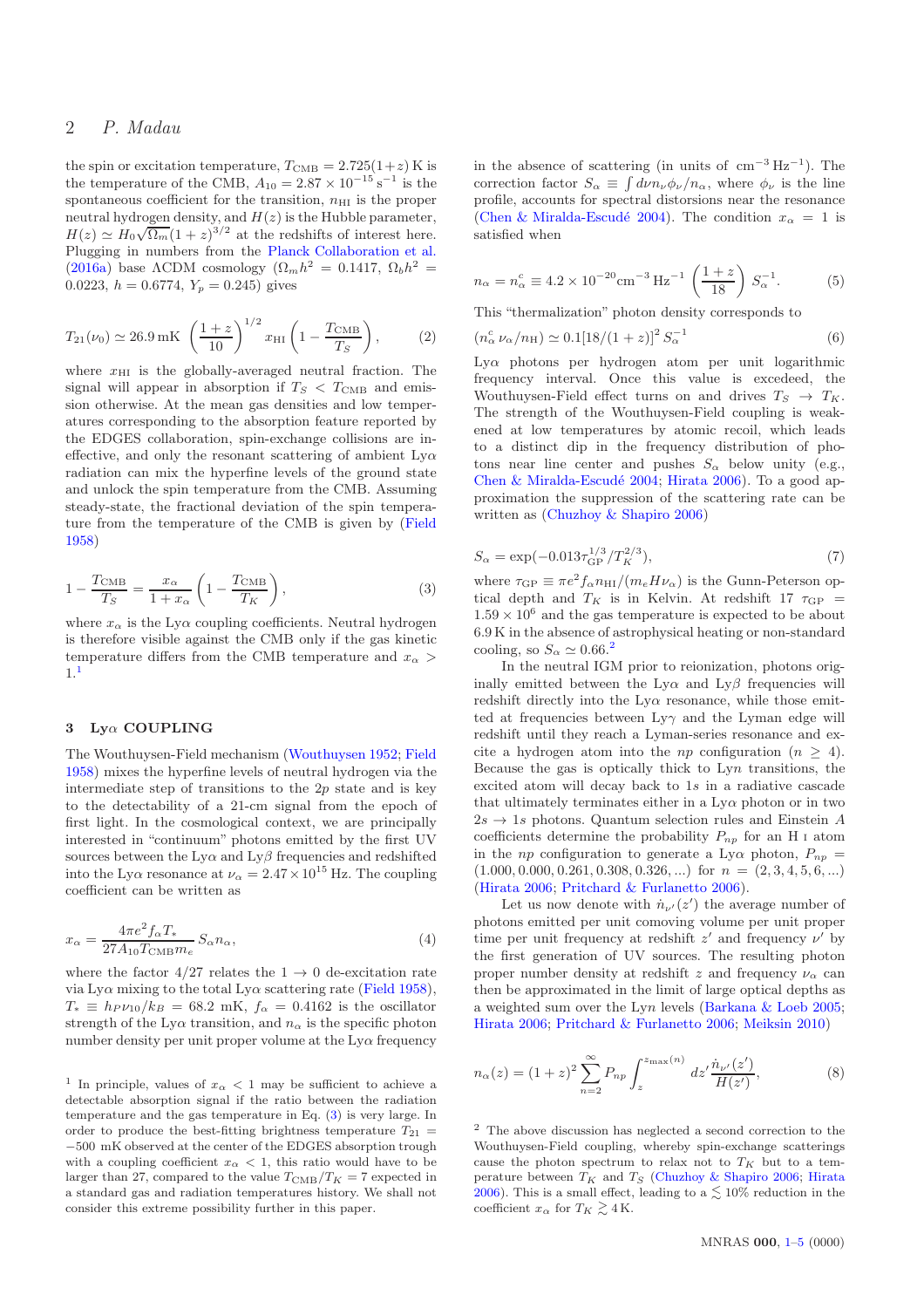

<span id="page-2-1"></span>Figure 1. Constraints on the epoch of first light with the Wouthuysen-Field effect. The UV luminosity density inferred from the EDGES signal in the "minimal coupling" regime  $(1 \leq$  $x_\alpha \leq 3$ ) is plotted as the shaded red box at  $16 < z < 19$ , for an assumed  $q$  factor of 0.06. The light shading reflects the estimated uncertainty in the g parameter,  $g = 0.06 \pm 0.02$  (see text for details). The data points show the UV luminosity densities from galaxies using data from [Bouwens et al.](#page-4-23) [\(2015a](#page-4-23)) (magenta pentagons), [Bowler et al.](#page-4-24) [\(2015](#page-4-24)) (blue stars), [Finkelstein et al.](#page-4-25) [\(2015](#page-4-25)) (turquoise squares), [Ishigaki et al.](#page-4-26) [\(2018\)](#page-4-26) (orange circles), [Livermore et al.](#page-4-27) [\(2017\)](#page-4-27) (brown squares), [McLeod et al.](#page-4-28) [\(2015\)](#page-4-28) (blue square), [McLure et al.](#page-4-29) [\(2013\)](#page-4-29) (red circles), and [Oesch et al.](#page-4-30) [\(2018](#page-4-30)) (green square). When computing luminosity densities, all luminosity functions have been integrated down to  $M_{\text{lim}} =$ −13. The dashed line and pale blue shading depict our bestfitting slope for the growth of the galaxy UV luminosity density,  $d \log_{10} \rho_{UV}/dz = -0.130 \pm 0.018$  (68% confidence interval) in the redshift interval  $4 \leq z \leq 9$ . The dot-dashed curve with  $d \log_{10} \rho_{\rm UV}/dz = -0.45$  marks the accelerated evolution model of [Oesch et al.](#page-4-30) [\(2018](#page-4-30)), a more rapid decline in the galaxy luminosity density at  $z \gtrsim 10$  that is inconsistent with the EDGES signal.

where in each term  $\nu' = \nu_n(1 + z')/(1 + z)$  is the emitted photon frequency at z' corresponding to  $1s \rightarrow np$  absorption at  $z, \nu_n = (4/3)\nu_\alpha(1 - 1/n^2)$  is the frequency of the Lyn transition,  $1 + z_{\text{max}}(n) = (1 + z)\nu_{n+1}/\nu_n$  is the maximum redshift from which a photon entering the Lyn resonance at z can be observed. Raman scattering in the Lyman series imposes a series of closely-spaced horizons, with the integral in each term of the sum in Equation [\(8\)](#page-1-3) being carried over redshift intervals,  $\Delta z_n/(1+z) \equiv [z_{\text{max}}(n)-z]/(1+z)$  which become increasingly smaller with higher levels. Higher order cascades contribute then only a small fraction of the total Ly $\alpha$  flux. For photons originally emitted between the Ly $\alpha$ and Ly $\beta$  frequencies, one has  $\Delta z_2/(1+z) = 5/27$ .

## 4 EARLY STAR-FORMATION

Young, dust-free stellar populations with extremely low metallicities are characterized by very blue rest-frame UV continua, with spectral slopes around 1500 Å,  $\beta \equiv$  $d \ln f_\lambda / d \ln \lambda$ , approaching the value  $\beta \approx -3$  [\(Raiter et al.](#page-4-31) [2010](#page-4-31); [Schaerer 2003](#page-4-32)). In this limit the source term  $\dot{n}_{\nu}$  does not depend on frequency,  $\dot{n}_{\nu} \propto \nu^{-3-\beta} = \nu^0$ . To account for redshift evolution effects over  $\Delta z_n$ , we write  $\dot{n}_{\nu'}(z') =$  $\dot{n}_{\rm UV}(z)E(z';z)$ , where we have denoted the ratio of the comoving photon emissivity at redshift  $z$  to that at redshift  $z' > z$  as  $E(z'; z)$   $[E(z'; z) = 1$  in the case of no evolution. In order to extract the main redshift dependence of the  $Ly\alpha$ photon flux in Equation [\(8\)](#page-1-3), it is convenient to define the following weighted integral

$$
\bar{E}_n(z) \equiv \frac{\int_z^{z_{\text{max}}(n)} dz' E(z'; z) / H(z')}{\int_z^{z_{\text{max}}(n)} dz' / H(z')}.
$$
\n(9)

<span id="page-2-0"></span>The specific number of photons per unit proper volume at redshift z and frequency  $\nu_{\alpha}$  can then be written as

$$
n_{\alpha}(z) = \frac{2(1+z)^{3/2}}{H_0\sqrt{\Omega_m}} \dot{n}_{UV}(z)g
$$
\n(10)

where

$$
g \equiv \sum_{n=2}^{\infty} P_{np} \bar{E}_n(z) \left( 1 - \sqrt{\nu_n / \nu_{n+1}} \right). \tag{11}
$$

We have folded a variety of parametrization for the redshift evolution law  $E(z'; z)$  into the g term assuming a a smoothly-varying monotonic function, and find typical values in the range  $g \approx 0.04 - 0.09$ , with a contribution to the total Ly $\alpha$  photon flux from  $4 \leq n \leq 20$  Lyn cascades that is typically  $\lesssim$  15%. In the case of a non-evolving emissivity and only counting photons exiginally emitted between the and only counting photons originally emitted between the Ly $\alpha$  and Ly $\beta$  frequencies, one has  $q = 0.0814$ .

Substituting now for  $n_{\alpha}$  in Equation [\(10\)](#page-2-0) the thermalization photon density  $n_{\alpha}^{c}$  (Eq. [5\)](#page-1-4) needed for efficient coupling gives the following constraint on the photon emissivity  $\dot{n}_{\rm UV}$ ,

$$
\dot{n}_{UV}(z) > \frac{H_0 \sqrt{\Omega_m}}{(1+z)^{3/2}g} \frac{27A_{10}T_{\text{CMB}}m_e}{8\pi e^2 f_\alpha T_* S_\alpha}.
$$
\n(12)

Plugging in numbers and converting the photon emissivity  $\dot{n}_{\rm UV}$  into a 1500 Å luminosity density for comparison with lower redshift data,  $\rho_{\rm UV} = \dot{n}_{\rm UV} (h_P \nu_{1500})$  (where  $\nu_{1500} =$  $10^{15.3}$  Hz), we finally derive

$$
\rho_{\rm UV}(z) > 10^{24.52} g_{0.06}^{-1} \left(\frac{18}{1+z}\right)^{1/2} \text{ erg s}^{-1} \text{ Mpc}^{-3} \text{ Hz}^{-1},
$$
\n(13)

where  $g_{0.06} \equiv g/0.06$ . The numerical value on the rhs corresponds to the coupling condition  $x_{\alpha} = 1$ . The best-case scenario for producing a strong 21-cm absorption signal is to assume  $T_K \ll T_{\text{CMB}}$  and  $x_\alpha \gtrsim 1$ , and in the limit  $T_{\text{C}} \ll T_{\text{CMB}}$ . Founding  $(T_2/T_{\text{C}} - (1+x)/x)$  $T_K \ll T_{\text{CMB}} x_\alpha$  Equation [\(3\)](#page-1-1) gives  $T_S/T_K = (1 + x_\alpha)/x_\alpha$ . Let us then define the regime  $1 < x_{\alpha} < 3$  as one of "minimal coupling", where the spin temperature approaches the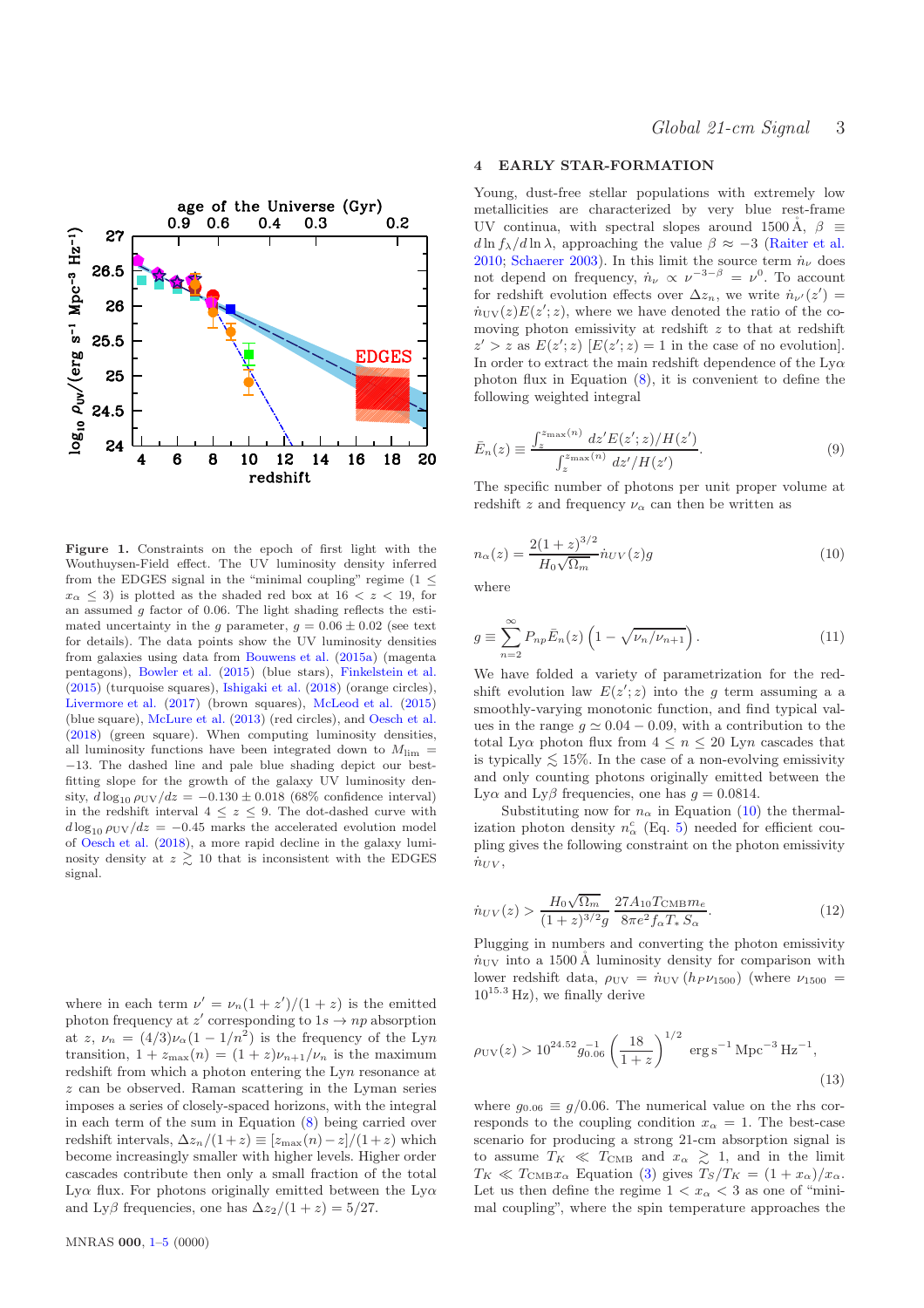gas temperature from above to within 1.33  $\lt T_S/T_K \leq 2$ . This minimal coupling regime corresponds to a UV luminosity density in the range  $\rho_{\rm UV} = 10^{24.52} - 10^{25.0} g_{0.06}^{-1} [18/(1 +$  $|z|$  $\text{erg}\,\text{s}^{-1}\,\text{Mpc}^{-3}\,\text{Hz}^{-1}.$ 

In Figure [1](#page-2-1) we have plotted this range as a shaded red box in the interval  $16 < z < 19$ , the approximate duration of the EDGES 21-cm absorption trough when efficient coupling must be maintained. The figure also shows the UV luminosity density at  $5 \leq z \leq 10$  obtained by inte-<br>creating the observed galaxy luminosity function down to a grating the observed galaxy luminosity function down to a threshold  $M_{\text{lim}} = -13$ . A turn-over in the  $z \sim 7$  luminosity function at these faint magnitudes is inferred by combining the abundance matching technique with detailed studies of the color-magnitude diagram of low-luminosity dwarfs in the Local Group [\(Boylan-Kolchin et al. 2015](#page-4-33)). Interestingly, the  $Ly\alpha$  background flux inferred from the EDGES signal is entirely consistent with an extrapolation of UV measurements at lower redshifts, and does not require a substantially enhanced star formation or new exotic sources. The function  $\log_{10}(\rho_{UV}/\text{erg s}^{-1} \text{ Mpc}^{-3} \text{ Hz}^{-1}) = (26.30 \pm 0.12) +$  $(-0.130 \pm 0.018)(z - 6)$ , depicted by the blue shading, is the our best fit for the growth of the galaxy UV luminosity density down to  $M_{\text{lim}} = -13$  mag and over the redshift interval  $4 \leq z \leq 9$ . If our analysis is correct, it would appear that galaxy luminous mass built up at a remarkably steady rate over the first Gyr of cosmic history. Intringuingly, the same scaling also predicts inefficient Wouthuysen-Field coupling and therefore no signal at  $z > 20$ , in agreement with the EDGES observations. As noted by [\(Kaurov et al. 2018](#page-4-34)), however, the sharpness of the brightness temperature drop between  $z = 21$  and 19 suggests that the spin temperature of neutral hydrogen was coupled to the kinetic temperature of the gas very rapidly, within a small fraction of a Hubble time. This requires the Ly $\alpha$  background to decline at  $z > 20$  more abruptly than expected from the  $d \log_{10} \rho_{\rm UV}/dz = -0.130$ evolution.

Figure [1](#page-2-1) also displays (dot-dashed curve with  $d \log_{10} \rho_{UV}/dz = -0.45$ ) the accelerated evolution suggested by the dearth of galaxies brighter than  $-17$  mag at  $z \sim 10$ in Hubble Space Telescope (HST) deep fields [\(Oesch et al.](#page-4-30) [2018](#page-4-30); [Ishigaki et al. 2018](#page-4-26)). Based on a comprehensive search in all prime HST datasets, [Oesch et al.](#page-4-30) [\(2018](#page-4-30)) have recently shown that the UV luminosity function decreases by one order of magnitude from  $z \sim 8$  to  $z \sim 10$  over a four magnitude range, a drop that may signal a shift of star formation toward less massive, fainter galaxies. The lower normalization – if not accompanied by a steepening of the faint-end slope with redshift – implies a rapid decrease of the total UV luminosity density at these epochs, a decline that extrapolated to  $z \gtrsim 15$  is clearly inconsistent with the EDGES signal. The debate about the UV luminosity function at  $z \sim 10$  is far from settled, however, and the HST and EDGES observations may hint at a possible differential evolution of bright vs. faint galaxies [\(Mason et al. 2015](#page-4-35); [Mirocha & Furlanetto](#page-4-36) [2018](#page-4-36)).

#### 5 IONIZING PHOTON PRODUCTION

Strickly speaking, of course, the 21-cm coupling constraints plotted in Figure [1](#page-2-1) should be considered only as a lower limit to the UV luminosity density at  $16 < z < 19$ . It is instruc-

tive, at this stage, to estimate the emission above the Lyman limit expected by the same galaxies that induce strong  $Lv\alpha$ coupling. Population synthesis models predict an ionizing photon production efficiency per unit stellar mass that increases with decreasing metallicity and for initial mass functions (IMFs) favouring the formation of very massive stars [\(Schaerer 2003](#page-4-32)). Here, we are interested in the LyC output per unit UV luminosity density,  $\xi_{\text{ion}} \equiv \int_{\nu_L} d\nu \dot{n}_{\nu} / \rho_{\text{UV}}$ , where  $\nu_L$  is the hydrogen Lyman edge. For extremely metal-poor as well as young (zero age main sequence) stellar populations, the ionizing photon yield is only weakly dependent on the IMF and converges to the narrow range of values  $\log_{10}(\xi_{\text{ion}}/\text{erg}^{-1}\text{ Hz}) = 26 - 26.2$  [\(Raiter et al. 2010](#page-4-31)). Constant star-formation rate models reach an equilibrium value of the yield  $\xi_{\text{ion}}$  that is 0.1-0.15 dex smaller in the case of massive IMFs, and even smaller for "normal" IMFs. These yields are consistent with those estimated from  $H\alpha$  emission line fluxes in the bluest and faintest galaxies at  $5.1 < z <$ 5.4,  $\log_{10}(\xi_{\text{ion}}/\text{erg}^{-1} \text{ Hz}) = 25.9_{-0.2}^{+0.4}$  [\(Bouwens et al. 2016](#page-4-37)).

Extremely metal-poor stellar systems with a UV luminosity density of  $\rho_{UV} = 10^{24.82} g_{0.06}^{-1} [18/(1 +$  $(z)^{1/2}$  erg s<sup>-1</sup> Mpc<sup>-3</sup> Hz<sup>-1</sup>, corresponding to a coupling coefficient  $x_\alpha = 2$ , will then produce somewhere in the range of

$$
\frac{\xi_{\text{ion}}\rho_{\text{UV}}}{n_{\text{H}}} \simeq 0.3 - 0.6 \, g_{0.06}^{-1} \left(\frac{18}{1+z}\right)^{1/2} \left(\frac{x_{\alpha}}{2}\right) \tag{14}
$$

ionizing photons per H-atom per 100 Myr, where the scaling with coupling strength has been made explicit for clarity. Of these, only a globally-averaged fraction  $f_{\text{esc}}$  will escape from individual galaxies, make it into the IGM, and initiate the process of reionization by creating expanding H II bubbles in the neutral cosmic gas. Since photoionizations dominate over radiative recombinations at these redshifts, the "reionization equation" for the time evolution of the volume-averaged hydrogen ionized fraction,

<span id="page-3-0"></span>
$$
\frac{dx_{\rm HII}}{dt} = f_{\rm esc} \frac{\xi_{\rm ion}\rho_{\rm UV}}{n_{\rm H}},\tag{15}
$$

can be easily integrated. The escape fraction is constrained by the latest Planck CMB anisotropy and polarization data analysis, which yields a small Thomson scattering optical depth of  $\tau_{es} \simeq 0.055 - 0.060$ , with  $\sigma(\tau_{es}) \sim 0.01$ [\(Planck Collaboration et al. 2016b](#page-4-38)); a redshift-asymmetric parameterization of the ionized fraction gives  $z_{\text{beg}}$  $10.4^{+1.9}_{-1.6}$  for the redshift ("beginning" of reionization) where  $x_{\text{HII}} = 10\%$ , and leaves little room for any significant ionization at  $z > 15$ . More specifically, a recent non-parametric reconstruction of the history of reionization applied to Planck intermediate 2016 data finds a 68% upper limit to the electron fraction at  $z = 15$  of 8% (flat  $\tau_{es}$  prior, see [Millea & Bouchet 2018](#page-4-39)).

A fiducial model with  $\xi_{\text{ion}}\rho_{\text{UV}}/n_{\text{H}} = 0.5[18/(1+z)]^{1/2}$ ionizing photons per H-atom per 100 Myr would require then, according to Equation [\(15\)](#page-3-0), mean escape fractions  $f_{\text{esc}} \lesssim 20\%$  to keep the early IGM largely neutral and delay the minimizing process consistently with *Blanch* redelay the reionization process consistently with Planck results. Any early stellar systems producing a larger  $Ly\alpha$  background intensity would emit more LyC and X-ray radiation, generating more ionizations and gas heating which would tend to make the depth and duration of the absorption signal